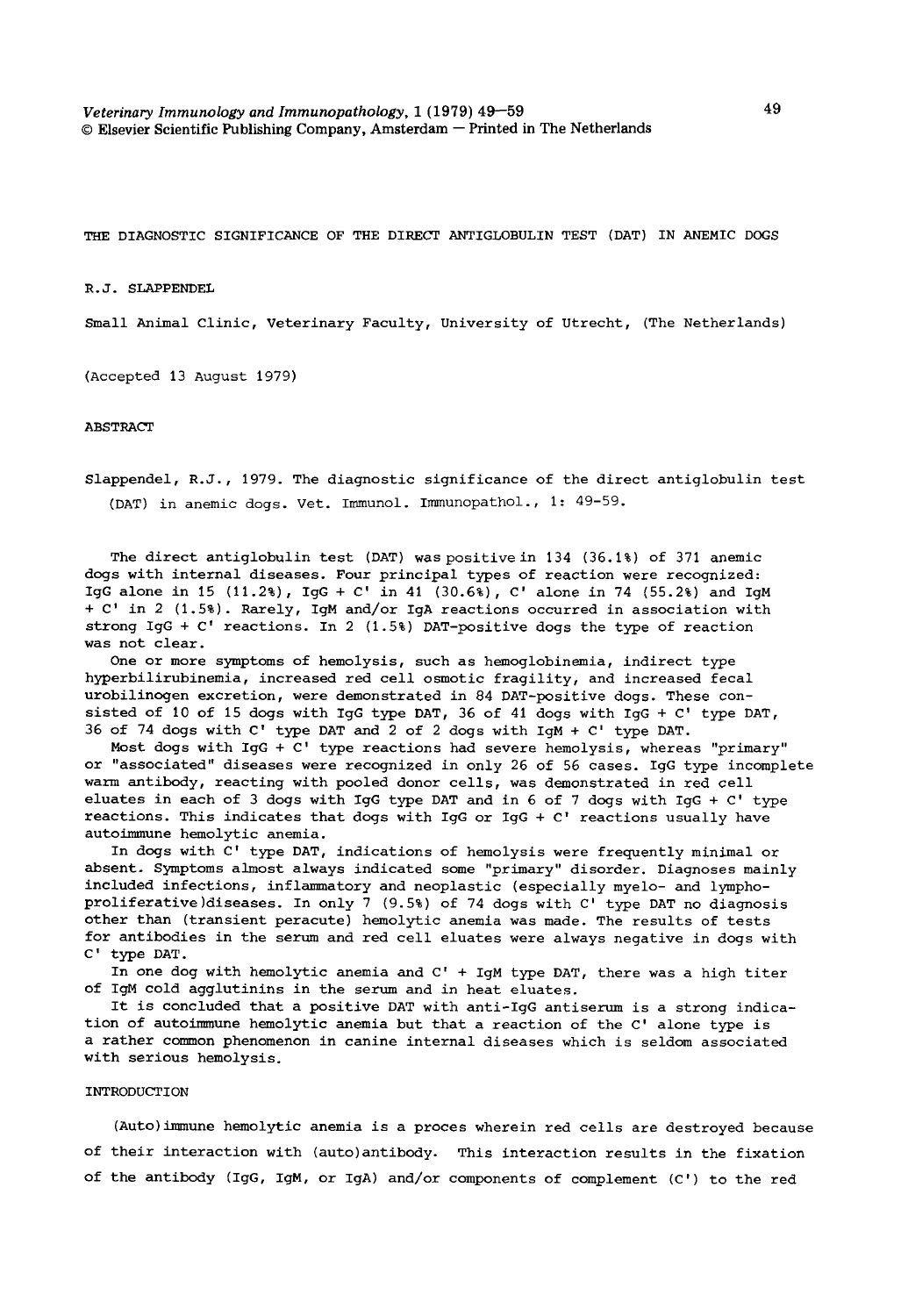cell, which can be demonstrated by Coomb's direct antoglobulin test (DAT) (Coombs et al., 1945; Loutit and Mollison, 1946). In this test antibodies, produced in other animals (heteroantibodies) against immunoproteins of the species to be tested, are reacted with washed red cells of the patient. If immunoproteins are fixed to the red cell membrane, agglutination will occur (Rosse, 1975).

By the use of specific antisera containing antibodies to a single immunoprotein, it is possible to discriminate which immunoprotein(s) is/are fixed to the red cell. This knowledge may be of clinical significance since different immunoproteins may indicate different pathogenesis (Chaplin, 1974). As yet, monospecific antiglobulin sera have not been used in dogs. Moreover, positive DAT in dogs has only been described in selected cases in which there was a clinical suspicion of autoimmune hemolytic anemia (e.g. Lewis et al., 1963; Mackenzie, 1969; Bull et al., 1971; Avolt et al., 1973; Kelly and Farrow, 1974; Schalm, 1975, Schalm et al., 1975 pp. 729-734). It is not known if positive DAT in dogs is also associated with conditions other than autoimmune hemolytic anemia or if a positive DAT may be considered evidence of hemolysis.

This study was undertaken to ascertain the incidence of positive DAT in anemic dogs with internal disease, the types of immumoproteins involved and their clinical significance.

### MATERIALS AND METHODS

The normal dogs consisted of 35 healthy experimental dogs of various breeds, including 24 dogs of mixed breeding, aged 1 to 9 years.

The patients consisted of 371 dogs with anemia (packed cell volume less than 40%) not related to trauma, referred to the Small Animal Clinic of the University of Utrecht because of a wide variety of internal diseases. The diagnoses reported herein were established either clinically or at postmortem examination.

Any of the following were considered to be evidence of in vivo hemolysis: hemoglobulinemia (plasma Hb > 3.5  $\mu$ mol/1), indirect type hyperbilirubinemia (serum bilirubin > 3.4  $\mu$ mol/l and total-direct (5 min) bilirubin ratio < 0.59) (Slappendel 1978, pp. 45-60), increased osmotic red cell fragility (more than 10 % lysis at 162 m0sm/l) and increased hemolytic index (HI > 0.35) (Slappendel, 1978, pp. 27-44). HI measurements could be performed in 186 of the patients.

The total and direct (5 min) serum bilirubin, the osmotic red cell fragility, and the hemolytic index (HI), defined as the amount of fecal urobilinogen excreted during 24 hours divided by the product of the body weight and the venous Hb, were estimated as described previously (Slappendel, 1978). The blood hemoglobin concentration (Hb) was measured by the cyanmethemoglobin method (Dacie and Lewis, 1970, p. 37) the packed cell volume (PCV) by microhematocrit centrifuge and the plasma hemoglobin (plasma Hb) by a benzidine method (Crosby and Furth, 1956).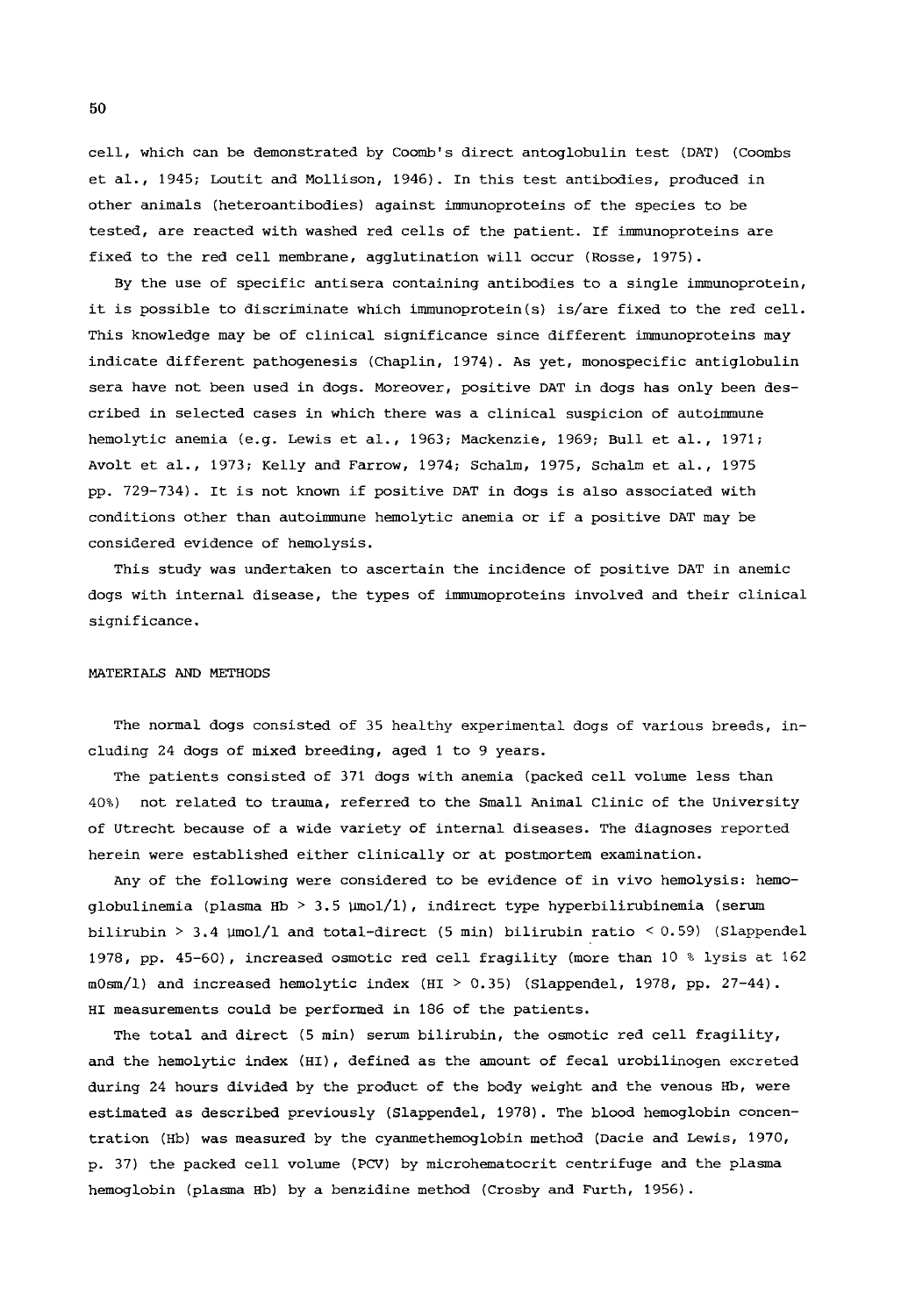The direct antiglobulin test (DAT) was performed in the following manner: Blood was collected in polystyrene tubes containing ethylene-diamine tetra acetic acid (EDTA, 1.5 mg/ml) and within 20 minutes was centrifuged at 1200 g for 10 minutes at 22 $^{\circ}$ C. The red cells were separated and washed four times. Washing was performed with phosphate buffered saline (PBS) consisting of 0.0073 M Na<sub>2</sub>HPO<sub>4</sub>, 0.0013 M Na- $H_2PO_4$ , and 0.140 M NaCl, pH 7.5. An aliquot of 0.05 ml of a 4-5 % suspension of washed red cells in PBS was added to each of a series of agglutination tubes containing 0.05 ml of doubling dilutions of antiglobulin serum in PBS, prepared by use of a semi-automatic micro pipette. The contents of the tubes were thoroughly mixed and incubated at  $37^{\circ}$ C for 2 hours. One tube containing red cells in PBS without serum was used as a control for autoagglutination.

Agglutination was evaluated macroscopically and, when necessary, by microscopy. Agglutination Occurring in less than 5 consecutive tubes and/or reactions that were barely visible to the naked eye were designated as "weak". The following antisera were used simultaneously in parallel series: anti-dog (total) serum protein, antidog (non-heavy chain specific) immunoglobulin G (IgG), anti-dog  $C_{3b}$ -complement (C'), anti-human (heavy chain specific) immunoglobulin M (IgM) and, in a limited number of cases, anti-dog (heavy chain specific) immune globulin A (IgA). All antisera, except for anti-IgA serum, were purchased from the Central Laboratory of the Netherlands Red Cross Blood Transfusion Service and had been prepared in rabbits. Anti-IgA serum was produced in rabbits immunized with a canine IgA myeloma globulin (Goudswaard et al., 1975). The anti-human IgM serum gave strong precipitation at the IgM position in immunoelectrophoresis with normal dog serum. In order to eliminate hetero-agglutinins, all antiglobulin sera were absorbed with pooled canine red cells before use. After absorption reagents were tested against the red cells of 3-5 randomly selected normal dogs and DAT was always found to be negative.

Cold and warm agglutinating or hemolysing antibodies were demonstrated by adding i) washed patient red cells, 2) canine blood group A-positive donor red cells and 3) blood group A-negative donor red cells to series of agglutination tubes containing doubling dilutions in PBS of the patient's serum, collected and separated from the cells at  $37^{\circ}$ C. Three parallel series of tubes were prepared for each type of cells. Agglutination and hemolysis were evaluated macroscopically after i hour of incubation of each type of cells at  $0-4^{\circ}$ C, 16<sup>o</sup>C and 37<sup>o</sup>C, respectively (Engelfriet et al., 1968)

In man, warm reactive hemolysis can seldom be detected without pretreatment of the red cells with enzymes such as papaine and bromeline (Engelfriet et al., 1974). In dogs however, even normal red cells are hemolyzed by enzyme pretreatment. Hence this procedure had to be abandoned.

The autoimmune character of warm-reacting incomplete antibodies was investigated as follows: Possibly cell-fixed antibodies were eluted from the patients red cells by ether (Rubin, 1963). 0.05 ml of pooled red cells was incubated for i hour at  $37^{\circ}$ C with 0.25 to 0.50 ml of the eluate. The cells were then washed 4 times with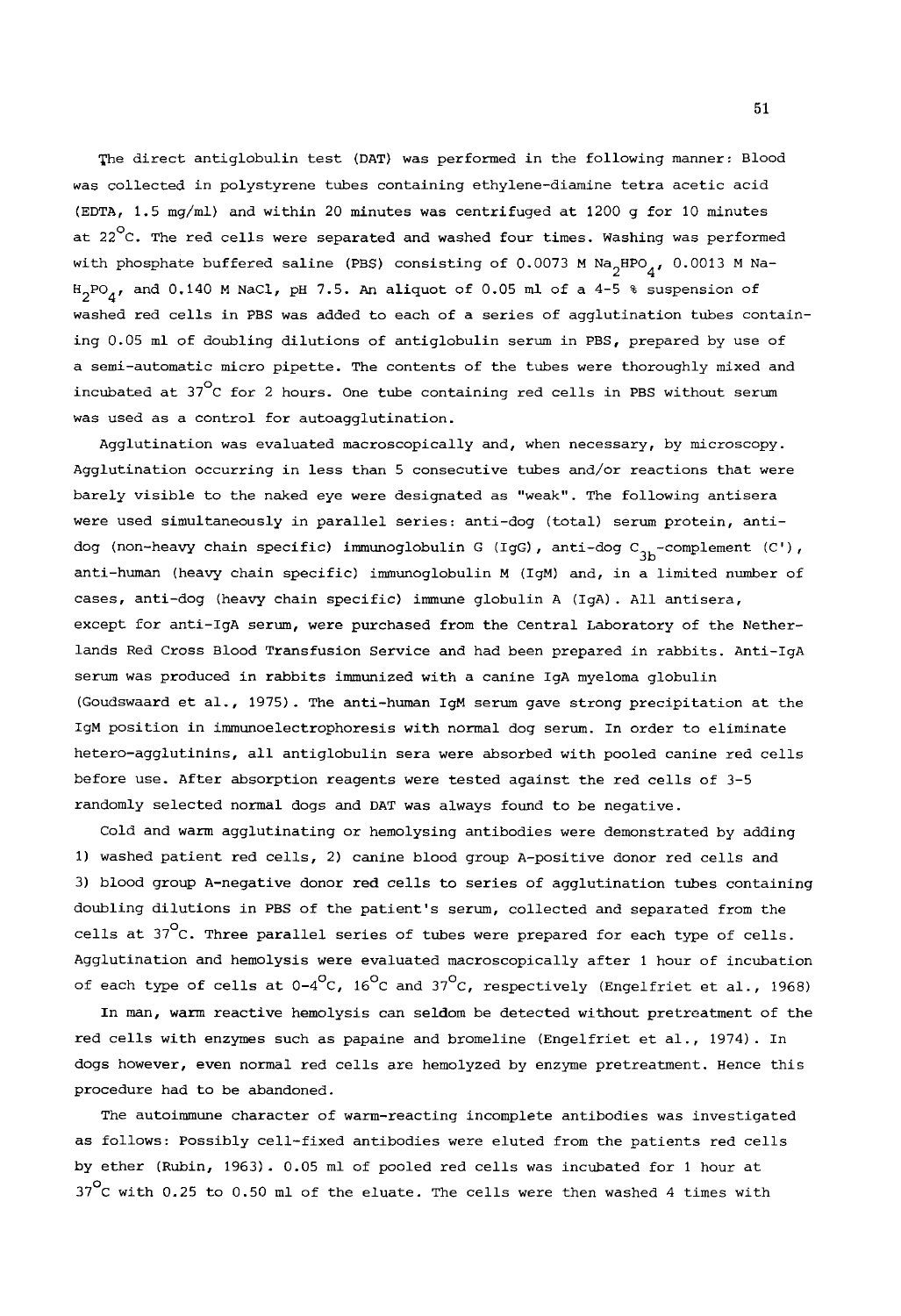PBS and tested as in the DAT. When the test could not be performed immediately, the eluates were stored at  $-25^{\circ}$ C. Heat eluates were prepared for the identification of cold reacting antibodies. The technique was performed in 2 dogs and described in detail elsewhere (Slappendel et al., 1975).

## RESULTS

# Normal dogs

DAT was negative with anti-total serum protein reagent and with monospecific anti-IgG, anti-IgM, anti-IgA and anti-C' sera in all 35 normal dogs tested.

# Cold/warm reactive agglutinins/hemolysins

The majority of the sera from the normal dogs agglutinated autologous red cells at  $0-4^\circ$ C but never in dilutions exceeding 1:8. At  $16^\circ$ C a few sera caused agglutination but only when undiluted. No agglutination was observed at  $37^{\circ}$ C. Hemolysis was usually visible at 37 $^{\circ}$ C in dilutions up to 1:4, but not at low temperatures.

# Patients

DAT was positive in 134 of 371 anemic patients (Table I). A weak positive DAT with anti-total serum protein, but without concurrent reactions with anti-IgG, anti-IgM, or anti-C' reagent, was observed in 2 patients with lymphoid neoplasma, one of which also had a seminoma and a Sertoli cell tumour. IgA antibody was not assayed in these dogs because anti-IgA serum was not yet available.

In the remaining 132 DAT-positive dogs, four main types of reaction were recognized: IgG alone, C' alone, IgG + C' and IgM + C' (Table i).

Sporadically, positive reactions with anti-IgM and/or anti-IgA sera were observed in dogs with very strong IgG + C' reactions. These disappeared within few days, whereas the IgG + C' reactions remained positive for longer periods. The phenomenon was observed for IgM and IgA in 2 dogs with idiopathic immune hemolytic anemia and for IgM in one dog with demodicosis and multiple abscesses.

In 2 dogs, weak transient IgM reactions occurred in combination with strong C' type DAT (Table I). The serum of these patients agglutinated both autologous and homologous red cells at low temperatures. In one of these dogs, blood group A-positiw as well as blood group A-negative donor cells were agglutinated at  $0\texttt{-}4\mathrm{^{\mathrm{O}}C}$  in serum dilutions up to 1:64, but not at 16<sup>o</sup>C. This was observed on two consecutive days but had disappeared few days later. The first day, autologous red cells were agglutinated by the serum in dilutions up to 1:16.000 at  $0-4^{\circ}$ C but this could not be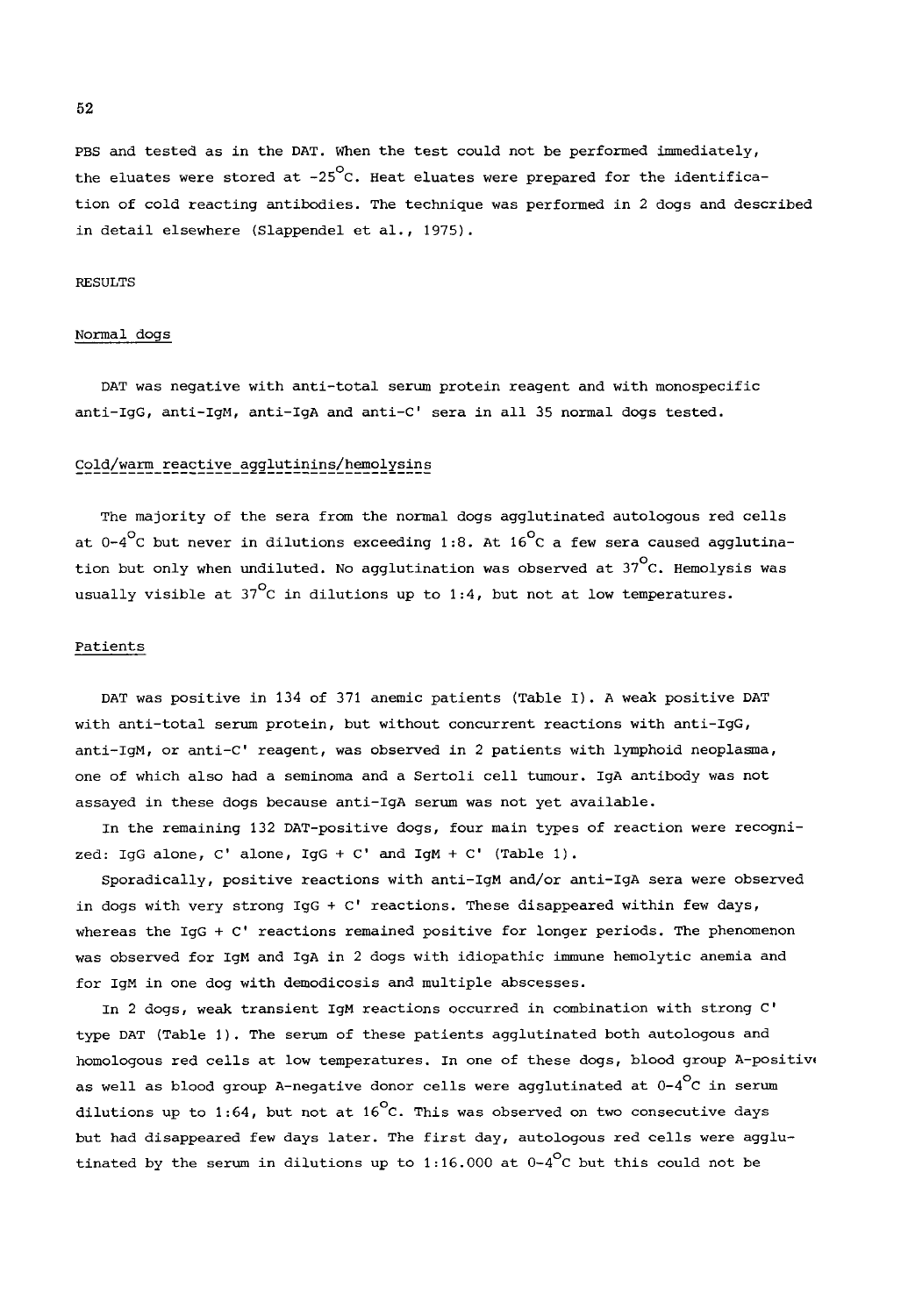TABLE I

|                                                                |                 |                | DAT            |                |              | hemolysis |                                            |
|----------------------------------------------------------------|-----------------|----------------|----------------|----------------|--------------|-----------|--------------------------------------------|
|                                                                |                 |                | strong         | weak           | yes          | no        |                                            |
| negative DAT (anti total)                                      |                 | 237            |                |                | 77           | 160       |                                            |
| positive DAT (anti total)                                      |                 | 134            | 95             | 39             | 84           | 50        |                                            |
|                                                                | anti IqG        | 15             | 12             | 3              | 10           | 5         |                                            |
|                                                                | anti $IGG + C'$ | 41             | $37^{\times}$  | 4              | 36           | 5         |                                            |
|                                                                | anti C'         | 74             | 44             | 30             | 36           | 38        |                                            |
|                                                                | anti $IqM + C'$ | $\overline{2}$ | $\overline{2}$ |                | $\mathbf{2}$ |           |                                            |
|                                                                | undefined       | $\overline{2}$ |                | $\overline{2}$ |              | 2         |                                            |
| Chi-square test (with Yates correction) for in vivo hemolysis: |                 |                |                |                |              |           |                                            |
| neg. DAT vs pos. DAT : $P < 0.005$                             |                 |                |                |                |              |           | neq. DAT vs anti $C'$ : $P < 0.025$        |
| neg. DAT vs anti $IqG$ : $P < 0.025$                           |                 |                |                |                |              |           | anti IgG vs anti IgG + C' : $(F > 0.05)$   |
| neg. DAT vs anti $IqG + C'$ : $P < 0.005$                      |                 |                |                |                |              |           | anti $C'$ vs anti IqG + $C'$ : $P < 0.005$ |

The incidence of various types of DAT and their relation to in vivo hemolysis in 371 anemic canine patients

 $^{\times}$ incidently associated with anti IgM and/or anti IgA reactions.

reproduced the next days. Moreover, agglutination was absent at  $16^{\circ}$ C and attempts to isolate cold reactive antibodies from heat eluates were unsuccessful. In the other dog, an IgM type cold autoantibody could be demonstrated unequivocally. The clinical, imunohematological and pathological data on this patient have been presented elsewhere (Slappendel et al., 1975).

Sera of 47 dogs with C' type DAT were also tested for cold and warm agglutinating and hemolysing antibodies. Occasionally agglutination was seen at  $0-4$ <sup>O</sup>C in sera diluted 1:16 and 1:32, but none of these sera showed positive reactions at  $16^{\circ}$ C and they were therefore considered negative. There was also no significant hemolysis.

Warm and cold agglutinating/hemolysing antibodies were also assayed in 18 dogs with IgG + C' type DAT and in 5 dogs with IgG type DAT. The results were negative.

Spontaneous agglutination of thoroughly washed patient red cells at  $37^{\circ}$ C in PBS occurred in 3 dogs. Such agglutination obviates the interpretation of the DAT, but in all cases the phenomenon subsided within a few days and DAT was then invariably of the IgG + C' type.

Incomplete warm auto-antibodies were demonstrated in the ether eluates in 3 of 3 dogs with IgG alone type DAT and in 6 of 7 dogs with IgG + C' type DAT but not with C' type DAT.

The incidence of in vivo hemolysis in dogs with positive DAT was 63%. The relative incidence of hemolysis in dogs with various types of DAT is presented in Table I. Hemolysis was the main clinical problem in the majority of dogs with IgG or IgG + C' type DAT. In patients with the C' alone type reactions, the clinical picture was usually dominated by symptoms directly related to the primary disease; there were no symptoms of hemolysis in 51% of these dogs and in the remainder they were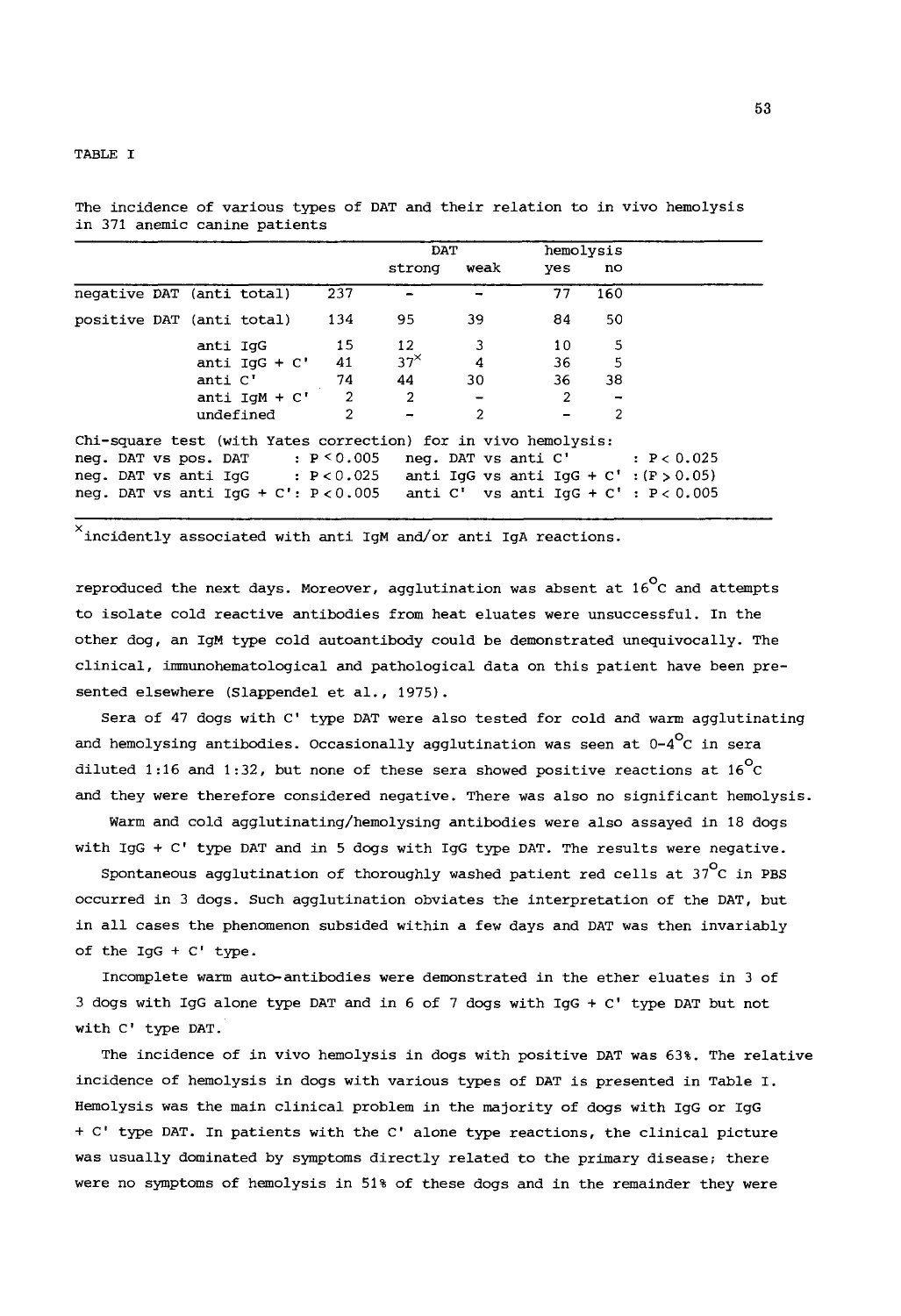Qften minimal. However, the incidence of hemolysis in dogs with C' type DAT was still significantly higher than in DAT-negative dogs (Table I).

# TABLE II

Incidence of positive DAT in 371 anemic dogs with internal diseases.

|                                        | n              | pos.<br>DAT |                | type of reactions |                | IgG $IgG + C' C'$ IgM + $C'$ UN <sup>X</sup> |   |
|----------------------------------------|----------------|-------------|----------------|-------------------|----------------|----------------------------------------------|---|
| (Sub) tropical infectious diseases     | 18             | 15          | $\overline{2}$ | 1                 | 12             |                                              |   |
| Other infectious, inflammatory         |                |             |                |                   |                |                                              |   |
| and granulomatous diseases             | 74             | 24          | 3              | 7                 | 13             |                                              |   |
| Lymphoid neoplasms                     | 49             | 17          | $\overline{2}$ | 3                 | 11             |                                              |   |
| Myeloid neoplasms                      | 4              | 3           |                |                   |                |                                              |   |
| Mast cell tumours                      | 4              |             |                |                   |                |                                              |   |
| Other malignancies                     | 40             | 8           |                | $\overline{2}$    | 6              |                                              |   |
| Benign cysts and tumours               | 5              | 0           |                |                   |                |                                              |   |
| Unidentified tumours                   | 6              | 2           |                |                   | 2              |                                              |   |
| SLE and SLE-like diseases              | 7              | 4           | 1              | 1                 | $\overline{2}$ |                                              |   |
| Endocrine disorders                    | 14             | 0           |                |                   |                |                                              |   |
| Splenic torsion/thrombosis             | $\overline{2}$ | 2           |                |                   | 2              |                                              |   |
| Thrombocytopenic purpura               | 16             |             |                |                   |                |                                              |   |
| Pure red cell aplasia                  | 6              |             |                | 1                 |                |                                              |   |
| Panmyelopathy                          | 4              | $\Omega$    |                |                   |                |                                              |   |
| (Presumed autoimmune) hemolytic anemia | 37             | 32          | 6              | 18                | 7              |                                              |   |
| Various and complicated diseases       | 22.            | 6           | 1              | 2                 | 2              |                                              |   |
| No diagnosis (tropical residency)      | 15             | 11          |                | 5                 | 6              |                                              |   |
| No diagnosis (others)                  | 48             | 7           |                |                   | 6              |                                              |   |
|                                        | 371            | 134         | 15             | 41                | 74             |                                              | 2 |

x UN = unspecified (positive reaction with anti-total dog protein antiserum only).

Positive DAT frequently accompanied infectious, inflammatory and/or granulomatous diseases (Table II). DAT was positive in 15 of 18 patients with (sub)tropical infections, including piroplasmosis, leishmaniasis, dirofilariasis and probably Erhlichiasis. In addition, positive DAT was seen in ii of 15 dogs classified under "no diagnosis", which had been referred because of malaise following residency in (sub) tropical regions (Table II). Most of these dogs had symptoms suggesting occult parasitic infections. Two dogs with strongly positive IgG + C' DAT and severe hemolytic anemia had just returned from a short stay in a subtropical region in which piroplasmosis is endemic. At least one had been infestated with ticks but piroplasmas were not detected in the blood. These dogs have therefore been classified in Table II in the"(presumed autoimmune) hemolytic anemia" category.

The category of SLE and SLE-like diseases consisted of 7 dogs and includes 4 dogs with four or more major criteria of SLE, including positive LE-cell tests and anti-nuclear antibodies (ANA). In the other 3 dogs,three or even more criteria of SLE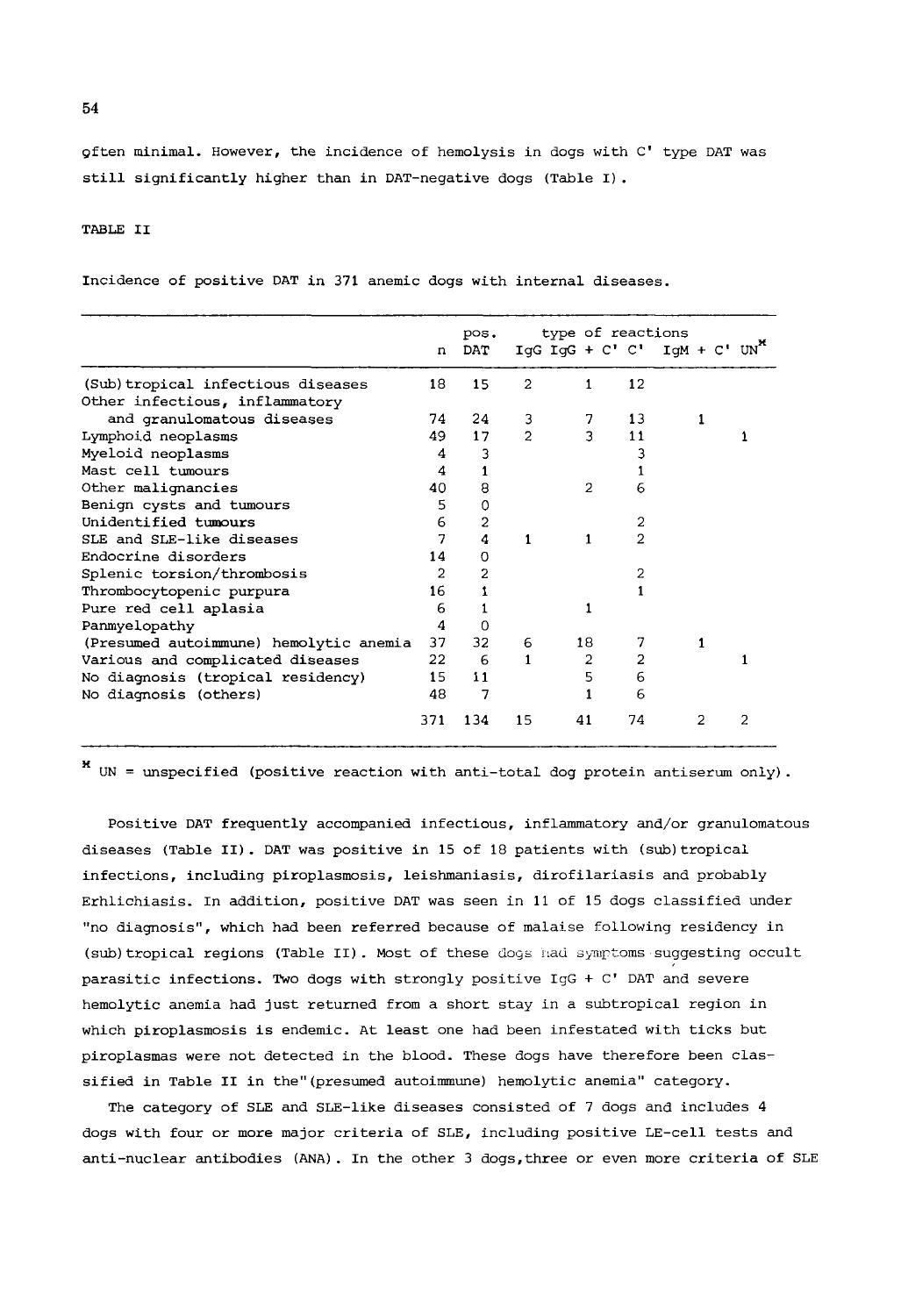were present but repeatedly performed LE-cell tests and ANA assays were negative. Two of 4 dogs with definite SLE showed weak positive DAT which was of the C' alone type.

Dogs in the "no diagnosis" category had anemia and other signs of disease but in vivo hemolysis was insignificant.

Hemolytic anemia without associated disease was diagnosed in 37 of the 371 dogs studied. DAT was positive in 32 of these 37 dogs. C' type reactions occurred in 7, IgG type reactions in 6, IgG +  $C'$  type reactions in 18 and an IgM +  $C'$  type reaction in 1 dog. DAT was negative in 5 dogs. The 7 dogs with the C' type DAT all recovered within l0 days. The duration of hemolytic anemia in dogs with IgG or IgG + C' reactions ranged from several days to 3 years.

Follow-up studies in patients with positive DAT showed that the type of reaction was very constant in a given patient, even if the reaction was positive for several months or years. In dogs with IgG + C' type DAT, either the IgG type reaction or the C' reaction sometimes became negative before DAT became entirely negative. Very rarely changes of the reaction type were observed in the active stage of the disease but this may have been due to allo-antibody formation following blood transfusions.

## DISCUSSION

The present study was undertaken to determine the incidence of positive DAT in anemic canine patients with internal diseases and to evaluate its clinical significance and that of the immunoproteins involved.

The incidence of positive DAT in the 371 anemic dogs studied was relatively high (36.1%).The immunoproteins involved were almost exclusively IgG and complement, either alone or associated.

Warm type IgM and IgA reactions were rare and occurred exclusively in association with strong IgG + C' type DAT. This may have reflected residual anti-IgG or anti-C' activity in the anti-IgM and anti-IgA reagents, but this is unlikely because both the anti-IgA and anti-lgM sera were made heavy chain specific and because IgA and IgM reactions were negative in the great majority of dogs that had strong IgG + C' type reactions. The rare occurrence of IgM and IgA autoantibodies, mostly associated with IgG + C' type DAT, has also been reported in man (Dacie and Worlledge, 1969; Mueller-Eckhardt and Kretschmer, 1972; Engelfriet et ai.,1974; Habibi et al., 1974). Their clinical significance is not clear.

In two dogs, IgM type DAT, although poorly reproducible, was observed in association with strong C' type DAT. In both cases, autologous and heterologous red cells were agglutinated at *4°C* at high serum dilutions, but the presence of cold reacting (IgM) antibody was unequivocally demonstrated in only one of these dogs, as was described elsewhere (Slappendel et al., 1975).

Since IgM cold antibody will elute from the cells at  $37^{\circ}$ C, C' alone type DAT,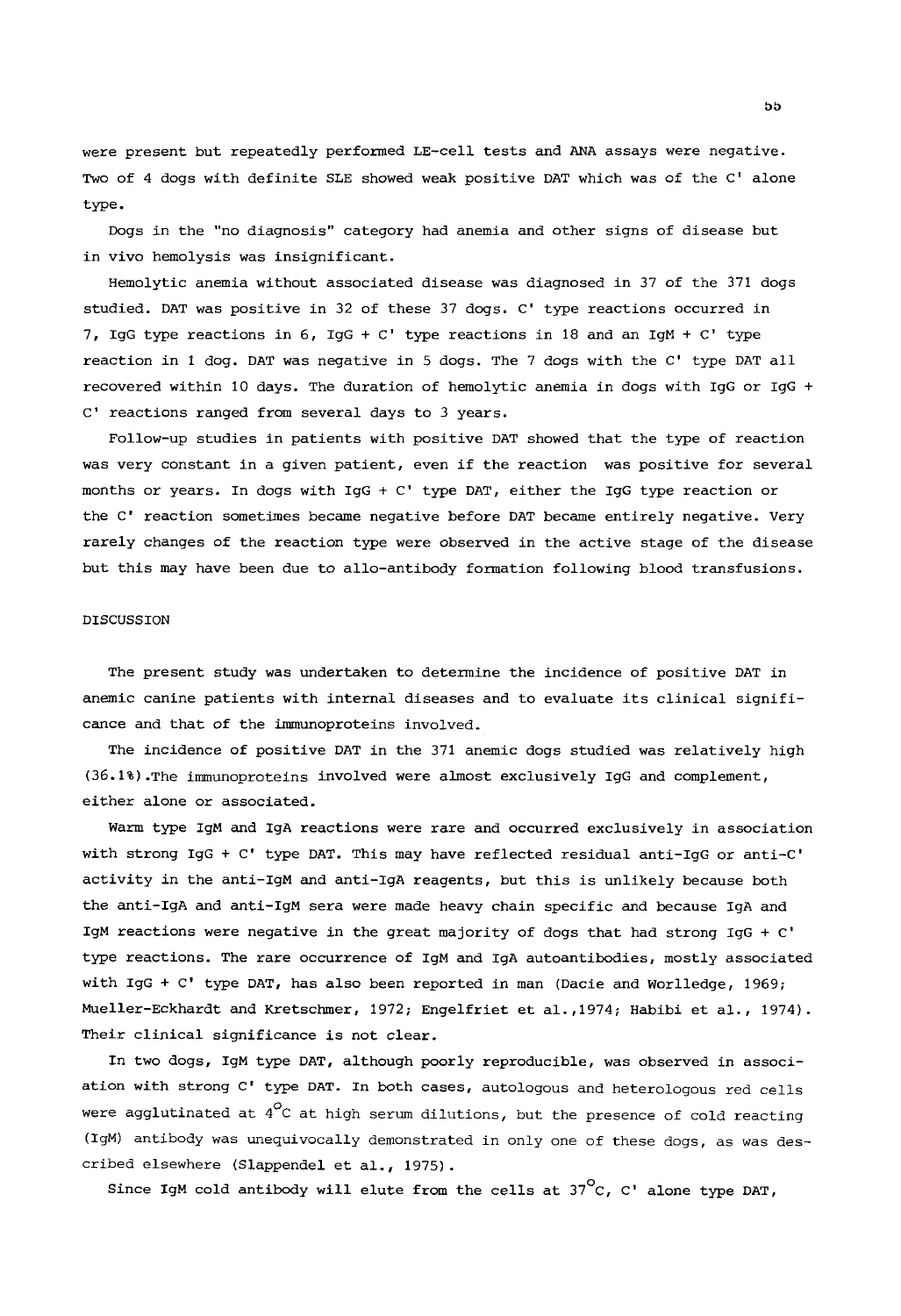rather than reactions with anti-IgM serum, may indicate cold agglutinating antibody. Tests for cold agglutination or hemolysis were negative, however, in all 47 dogs with C' type DAT tested. It must be concluded therefore that significant titers of cold antibodies are very rare in anemic canine patients.

Cold agglutination tests were also negative in 18 dogs with IgG + C' type DAT and in 5 dogs with IgG type DAT that showed spontaneous agglutination of red cells. Hence it must be also concluded that the spontaneous agglutination that can often be observed in dogs with AIHA is not due to cold agglutinins, as has been suggested (Schalm, 1975; Schalm et al., 1975, p. 443), but is caused by high titers of incomplete warm reacting antibodies, as has been described in man (Swisher, 1972).

In DAT-positive dogs, C' alone type DAT was most frequent, but reactions were often weak (Table I). In dogs with this type of reaction, signs were mainly related to the primary disease and hemolysis was frequently minimal or absent. The complement may have been fixed to the cell membrane by antibodies or antigen-antibody complexes that only temporarily and perhaps accidently contacted the red cell and thus activated the complement system insufficiently to cause significant cell damage. Alternatively, antibodies may have been present on the red cells, but in concentrations too low to be detected by DAT. This is suggested by the finding that C' alone type reactions and IgG + C' type reactions often occurred in the same categories of patients (Table II).

In dogs with anti-IgG or anti-IgG + C' type DAT, perceptible hemolysis was more frequent than in dogs with the C' alone type reaction (Table I). This is consistent with results of experiments in man that demonstrated that C' sensitized red cells, in contrast to IgG coated cells, can normally survive in the circulation (Rosse, 1974).

Demonstration of acquired hemolytic anemia associated with immunoglobulin coating of the red cells may be considered evidence of autoimmune hemolytic anemia, provided that the immunoglobulins have been fixed to the red cells by real autoimmune mechanisms. Antibody may also be fixed to the erythrocyte by exogenous antigen, especially by certain drugs (Petz and Garratty, 1975), but this is difficult to establish. Drug induced immune hemolytic anemia has not been recognized thus far in dogs. Many DAT-positive dogs examined in this study had been treated with drugs, especially antibiotics, before entering the Clinic. In the majority of cases, the history indicated that the hemolytic disease had been present before drug administration was started. In 3 dogs, penicillin-dependent red cell sensitization was suspected, but tests for penicillin antibodies in the serum were negative. Other drugs known to be associated with immune hemolytic anemia in man (Petz and Garratty, 1975) had, to our best knowledge, not been received by our patients, except for phenacetin in one and phenylbutazone in 2 cases.

In man positive DAT may also result from T-antigen activation, a rare phenomenon characteristically associated with sepsis or bacterial contamination of the blood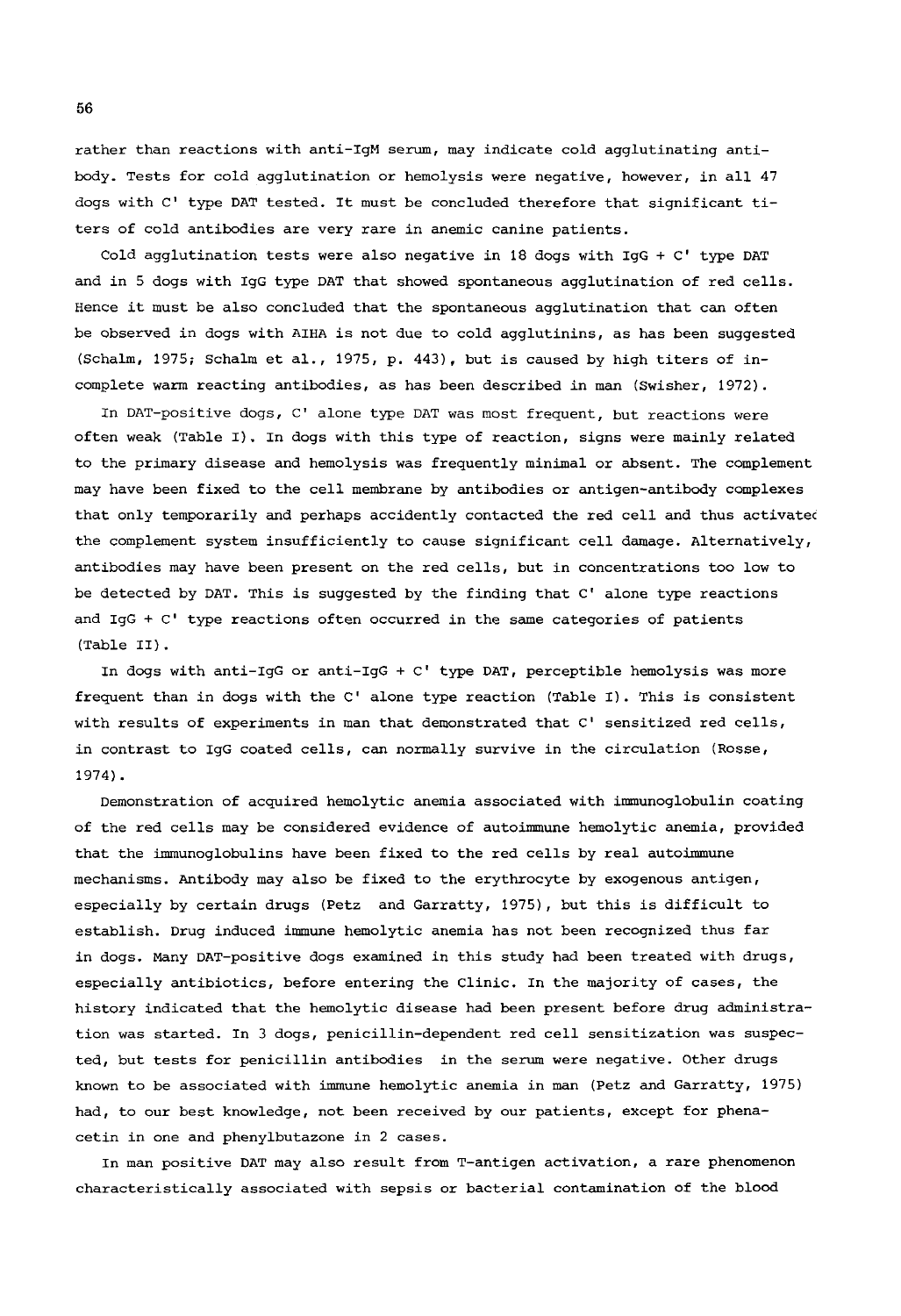to be tested. Normal rabbit serum contains anti-T and therefore antiglobulin serum may agglutinate T-activated red cells. Since DAT was always performed in fresh blood, in vitro contamination can be excluded as a cause of postive DAT. Although sepsis was diagnosed in some DAT-positive dogs, it is unlikely that the positive reactions were caused by T-activation. The results with anti-IgM and anti-IgA sera were invariably negative, except for a few temporarily positive reactions in which persisting IgG + C' type DAT indicated that even in these cases anti-T was not involved.

Positive DAT has also been described as a result of aspecific reactions with transferrin attached to the surface of reticulocytes (Petz, 1976). This was not the case in our tests, since DAT was invariably negative in dogs with reticulocytosis associated with nonhemolytic anemia.

Ether eluates were positive for incomplete warm type IgG antibody in 9 of I0 cases in which IgG or IgG + C' type reactions had occurred. This indicates that in an anemic $_{\rm dog}$ a positive DAT with anti-IgG reagent usually indicates a true autoimmunity, and does not imply the fixation of non-immunological protein or exogenous antigen or the modification of an autologous antigen.

### CONCLUSIONS

This study revealed a high incidence (36.1%) of positive DAT in 371 anemic dogs with internal diseases. In 56 (15.1%) of these patients, warm incomplete type IgG antibody was demonstrated alone or in combination with complement. Hemolysis was diagnosed in 46 (82%) of the latter cases and was usually severe. This indicates that a positive DAT of the anti-IgG type alone or in combination with an anti-C' reaction is a strong indication of hemolytic anemia.

In the majority (55.2%) of patients with positive DAT, reactions were of the C' alone type. "Primary" or associated disease was diagnosed in 90.5% of these cases. Of the latter, more than 50% did not have symptoms of hemolysis and in the remainder hemolysis was usually very mild and needed no specific treatment. This implies that a positive DAT caused by C' coating of the red cells is rarely ofclinical significance in relation to the diagnosis of immune hemolytic anemia.

It is uncertain whether the 7 dogs with positive C' alone type DAT associated with severe hemolysis of unknown etiology had (auto)immune hemolytic anemia, since (auto)antibodies could not be demonstrated.

There was a high incidence of C' alone type reactions in dogs with infections, inflammatory, granulomatous, myeloproliferative and SLE-like disorders (Table 2) which also included many dogs with immune or chronic nephritis. This suggests that C' alone type reactions may possible be of help in the detection of immune complex diseases, but it is questionable whether antiglobulin sera with both antiglobulin and potent anti-C' activity should be used to confirm the diagnosis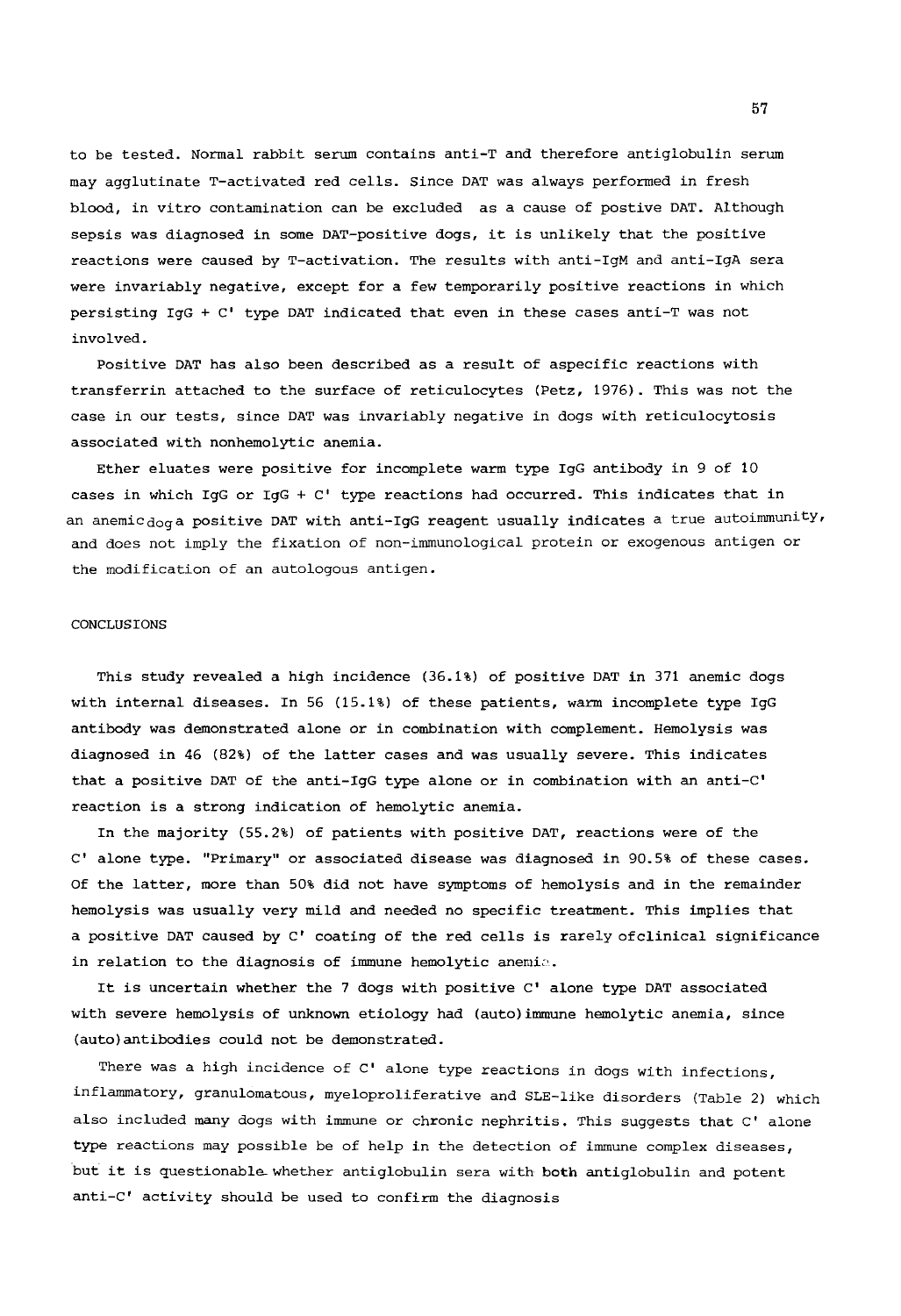of autoimmune hemolytic anemia, as has been proposed (Swisher, 1972). The use of such sera is probably justified only if monospecific antisera are then used in order to specify the type of immunoprotein involved. Otherwise a high percentage of positive DATs will be encountered and their relation to autoimmune hemolytic anemia will be very uncertain.

Complement fixing IgM cold autoantibodies were demonstrated in one dog, demonstrat ing that this type of antibody does indeed occur in the dog. Consequently, C' type reactions may indicate autoimmune hemolytic anemia caused by cold agglutinins, but this is probably rare because cold agglutinins could not be demonstrated in the sera of any of the 47 dogs with C' type DAT which were tested.

#### ACKNOWLEDGEMENTS

The author wishes to thank Prof. Dr. J.J. Sixma for helpful comments and advice. Thanks are also due to Dr. B.E. Belshaw, who gave linguistic advices, to Mrs. B.G.A.M. Hendriksen-Brinkhuis and Miss Annie van Kouwen for excellent technical assistance and to Miss Stella Rikken for help in the preparation of the manuscript. Post mortem diagnoses were made by the Department of Pathology of the Utrecht Veterinary Faculty.

#### REFERENCES

- Avolt, M.D., Lund, J.E. and Pickett, J.C., 1973. Autoimmune hemolytic anemia in a dog. J. Am. vet. med. Ass., 162:45-46.
- Bull, R.W., Schirmer, R. and Bowdler, A.J., 1971. Autoimmune hemolytic disease in the dog. J. Am. vet. med. Ass., 159:880-884.
- Chaplin, H., 1974. Clinical usefulness of specific antiglobulin reagents in autoimmune hemolytic anemias. In: E.B. Brown and C.V. Moore (Editors), Progress in Hematology, 8:25-48.
- Coombs, R.R.A., Mourant, A.E. and Race, R.R., 1945. A new test for the detection of weak and "incomplete" Rh agglutinins. Brit. J. exp. Pathol., 26:255-266.
- Crosby, W.H. and Furth, F.W., 1956. A modification of the benzidine method for measurement of hemoglobin in plasma and urine. Blood, 11:380-383.
- Dacie, J.V. and Lewis, S.M., 1970. Practical hematology, 4th edition, Churchill, London, 568 pp.
- Daeie, J.V. and Worlledge, S.M., 1969. Autoirmnune hemolytic anemias. In: E.B. Brown and C.V. Moore (Editors), Progress in Hematology, 6:82-120.
- Engelfriet, C.P., Borne, A.E.G.Kr. von dem, Beckers, Do, Reijnierse, E. and Loghem, J.J. van, 1972. Autoimmune haemolytic anemias V. Studies on the resistence against complement haemolysis of the red cells of patients with chronic agglutinin disease Clin. exp. Irmmunol., 11:255-264.
- Engelfriet, C.P., Borne, A.E.G.Kr. yon dem, Giessen, M. van de, Beckers, Do. and Loghem, J.J. van, 1968. Autoimmune haemolytic anemias. Clin. exp. Immunol., 3:605-614.
- Goudswaard, J., Ooyen, P.G. van, Slappendel, R.J., Watering, C.C. van der, and Hendriks, H.J., 1975. Een IgA paraproteine bij de hond. Tijdschr. Diergeneesk., 100:395-397,
- Habibi, B., Homberg, J.C., Schaison, G. and Salmon, C., 1974. Autoimmune hemolytic anemia in children. Am. J. Med., 56:61-69.